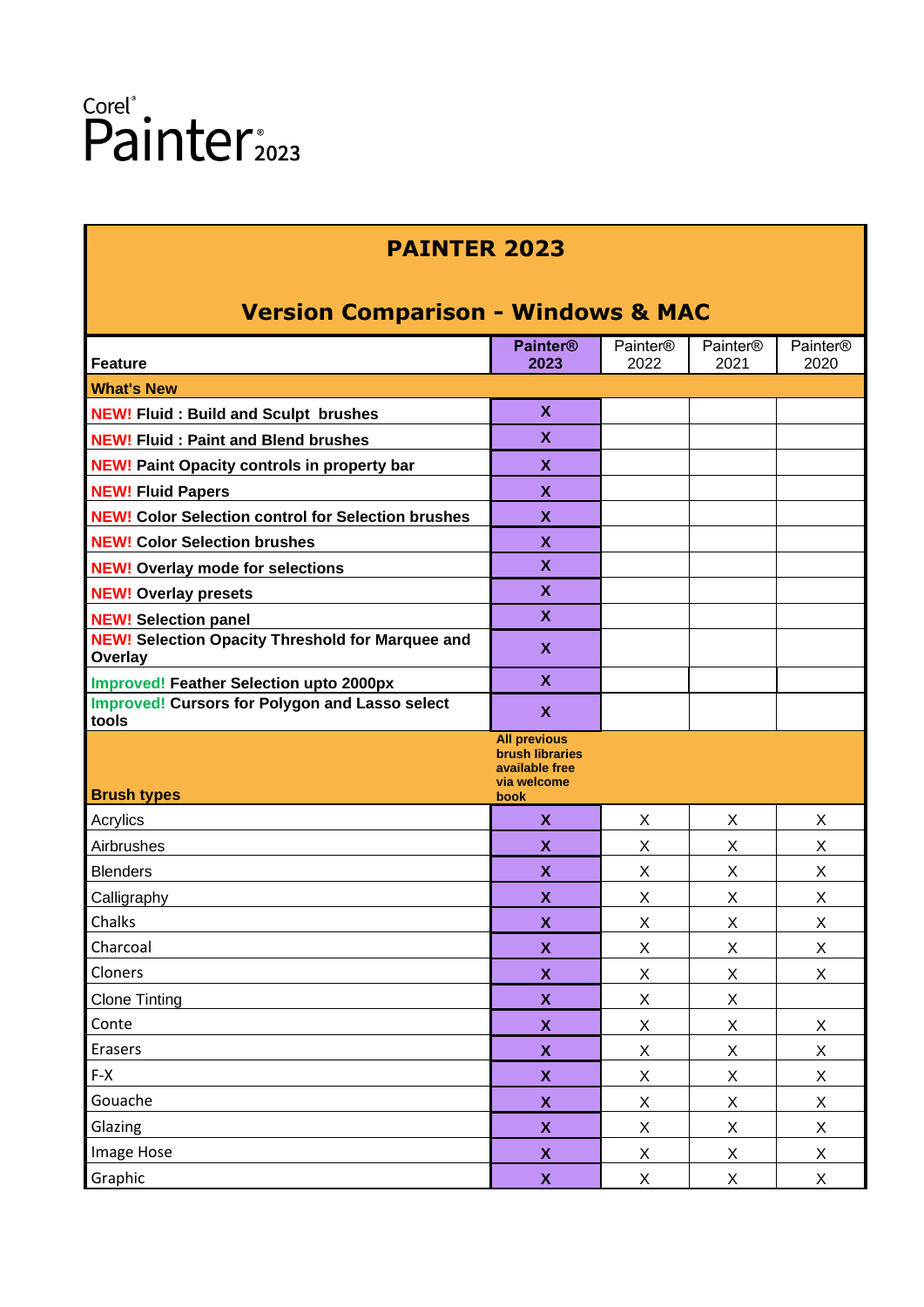| Impasto                                | $\boldsymbol{\mathsf{X}}$ | X           | X                         | X           |
|----------------------------------------|---------------------------|-------------|---------------------------|-------------|
| Inks                                   | $\boldsymbol{\mathsf{X}}$ | Χ           | Χ                         | X           |
| Liquify                                | $\pmb{\mathsf{X}}$        | $\mathsf X$ | $\sf X$                   | Χ           |
| Markers                                | $\boldsymbol{\mathsf{X}}$ | X           | $\pmb{\times}$            | X           |
| Oils                                   | $\pmb{\mathsf{X}}$        | X           | X                         | Χ           |
| Oils: Bravura                          | $\pmb{\mathsf{X}}$        | Χ           |                           |             |
| Pastels                                | $\boldsymbol{\mathsf{X}}$ | $\mathsf X$ | $\pmb{\times}$            | Χ           |
| <b>Palette Knives</b>                  | $\pmb{\mathsf{X}}$        | X           | X                         | Χ           |
| Particles                              | $\pmb{\mathsf{X}}$        | X           | X                         | Χ           |
| Pattern Pens                           | $\pmb{\mathsf{X}}$        | Χ           | $\mathsf X$               | X           |
| Pens                                   | $\pmb{\mathsf{X}}$        | X           | $\sf X$                   | Χ           |
| Pencils                                | $\pmb{\mathsf{X}}$        | X           | $\pmb{\times}$            | X           |
| Sargent                                | $\pmb{\mathsf{X}}$        | X           | $\pmb{\times}$            | Χ           |
| Selection brushes                      | $\pmb{\mathsf{X}}$        | Χ           | $\pmb{\times}$            | Χ           |
| <b>Smart Strokes</b>                   | $\boldsymbol{\mathsf{X}}$ | $\mathsf X$ | $\boldsymbol{\mathsf{X}}$ | X           |
| Stamps                                 | $\pmb{\mathsf{X}}$        | X           | $\pmb{\times}$            | X           |
| Sponges                                | $\pmb{\mathsf{X}}$        | X           | $\pmb{\times}$            | Χ           |
| Sumi-e                                 | $\pmb{\mathsf{X}}$        | Χ           | $\mathsf X$               | Χ           |
| Sumi-e : Watercolor                    | $\pmb{\mathsf{X}}$        | X           |                           |             |
| <b>Texture Brushes</b>                 | X                         | X           | X                         | X           |
| <b>Thick Paint</b>                     | $\pmb{\mathsf{X}}$        | X           | $\mathsf X$               | Χ           |
| <b>Thick Paint Compatible</b>          | $\pmb{\mathsf{X}}$        | Χ           |                           |             |
| Watercolors                            | $\boldsymbol{\mathsf{X}}$ | $\mathsf X$ | $\pmb{\times}$            | X           |
| <b>Color Tools</b>                     |                           |             |                           |             |
| Color harmonies                        | $\boldsymbol{\mathsf{x}}$ | X           | X                         | Χ           |
| Color ramps in sliders                 | $\boldsymbol{\mathsf{X}}$ | X           | X                         | Χ           |
| Color mixer                            | $\boldsymbol{\mathsf{X}}$ | X           | $\sf X$                   | Χ           |
| Color wheel                            | $\pmb{\mathsf{X}}$        | X           | $\boldsymbol{\mathsf{X}}$ | X           |
| Color sets                             | $\pmb{\mathsf{X}}$        | X           | X                         | X           |
| Color picker                           | $\pmb{\mathsf{X}}$        | X           | $\mathsf X$               | Χ           |
| Gradients                              | $\boldsymbol{\mathsf{X}}$ | X           | X                         | X           |
| <b>Photo Art Tools</b>                 |                           |             |                           |             |
| Artificial Intelligence Styles         | $\pmb{\mathsf{X}}$        | X           | X                         |             |
| Al Presets                             | $\pmb{\mathsf{X}}$        | X           | X                         |             |
| <b>Clone Tinting</b>                   | $\boldsymbol{\mathsf{X}}$ | X           | X                         |             |
| Quick Clone                            | $\boldsymbol{\mathsf{X}}$ | X           | X                         | X           |
| Cloning with image, texture or pattern | $\pmb{\mathsf{X}}$        | X           | $\overline{X}$            | $\mathsf X$ |
| Multiple clone sources                 | $\boldsymbol{\mathsf{X}}$ | X           | $\mathsf X$               | $\mathsf X$ |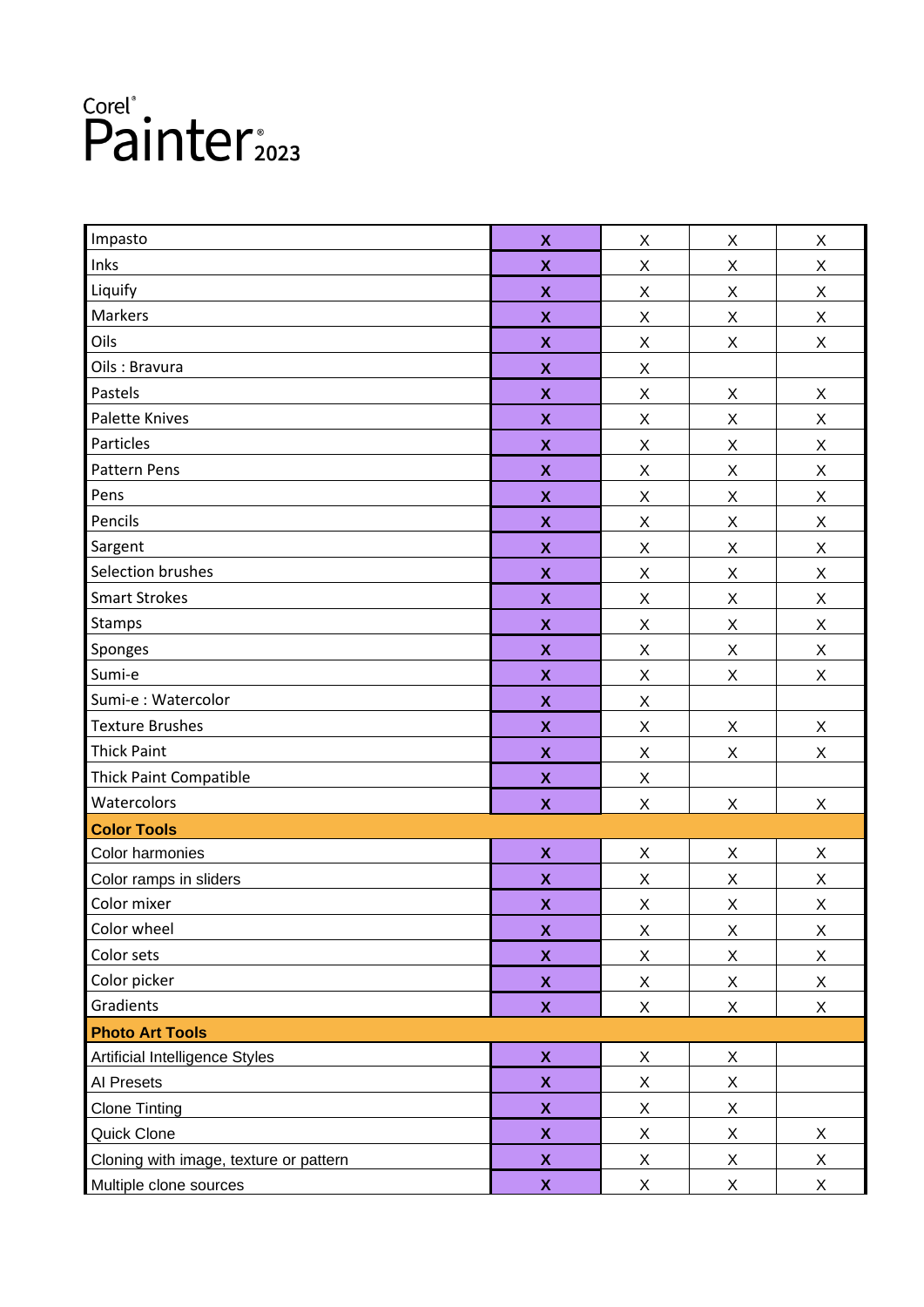| Resize clone sources                       | X                         | X | X | X |
|--------------------------------------------|---------------------------|---|---|---|
| <b>Transparency Cloning Support</b>        | $\boldsymbol{\mathsf{X}}$ | X | Χ | X |
| Smart Stroke auto painting                 | X                         | X | X | X |
| <b>Tracing Paper</b>                       | X                         | X | X | X |
| Photo Restoration                          | $\boldsymbol{\mathsf{x}}$ | X | Χ | X |
| <b>User Interface</b>                      |                           |   |   |   |
| <b>Brush filters</b>                       | X                         | X |   |   |
| <b>Brush favorites</b>                     | X                         | X |   |   |
| Brush size library                         | $\boldsymbol{\mathsf{x}}$ | X |   |   |
| Photo art quick palette                    | $\boldsymbol{\mathsf{x}}$ | X | X |   |
| Thick Paint layer controls                 | $\boldsymbol{\mathsf{X}}$ | X | Χ |   |
| Watercolor layer controls                  | X                         | X | X |   |
| Layer compatibility icons                  | X                         | X | X |   |
| Full View and Narrow brush selector panels | $\boldsymbol{\mathsf{x}}$ | X | Χ | X |
| Inline dab and stroke previews             | $\boldsymbol{\mathsf{X}}$ | Χ | X | X |
| Advanced brush controls                    | X                         | X | X | X |
| Dark user interface                        | X                         | X | X | X |
| 650+ redesigned application icons          | $\boldsymbol{\mathsf{x}}$ | X | Χ | X |
| <b>Brush hints</b>                         | $\boldsymbol{\mathsf{X}}$ | X | Χ | X |
| Customizable palettes                      | X                         | X | Χ | X |
| Artist layouts                             | X                         | X | X | X |
| Context sensitive property bars            | $\boldsymbol{\mathsf{X}}$ | X | Χ | X |
| Visual tooltips                            | $\boldsymbol{\mathsf{X}}$ | Χ | X | X |
| <b>Command Bar</b>                         | X                         | X | Χ | X |
| Customizable Workspaces & Layouts          | X                         | X | X | X |
| Customizable keyboard shortcuts            | $\boldsymbol{\mathsf{X}}$ | X | Χ | X |
| Reference Image                            | $\boldsymbol{\mathsf{X}}$ | X | X | X |
| Image Navigator                            | $\boldsymbol{\mathsf{X}}$ | X | X | Χ |
| <b>Clone Source Palette</b>                | $\boldsymbol{X}$          | X | X | X |
| <b>Layers</b>                              |                           |   |   |   |
| Lock, Move and Convert multiple layers     | $\boldsymbol{\mathsf{X}}$ | X |   |   |
| Color Dodge blend mode                     | $\boldsymbol{\mathsf{X}}$ | X |   |   |
| Color Burn blend mode                      | X                         | X |   |   |
| Spotlight Layer                            | $\pmb{\mathsf{X}}$        | X |   |   |
| Clear layer content with Delete            | $\pmb{\mathsf{X}}$        | X |   |   |
| Layer blend modes                          | $\boldsymbol{\mathsf{X}}$ | X | X | X |
| Group, Collapse Layers                     | $\boldsymbol{\mathsf{X}}$ | X | X | X |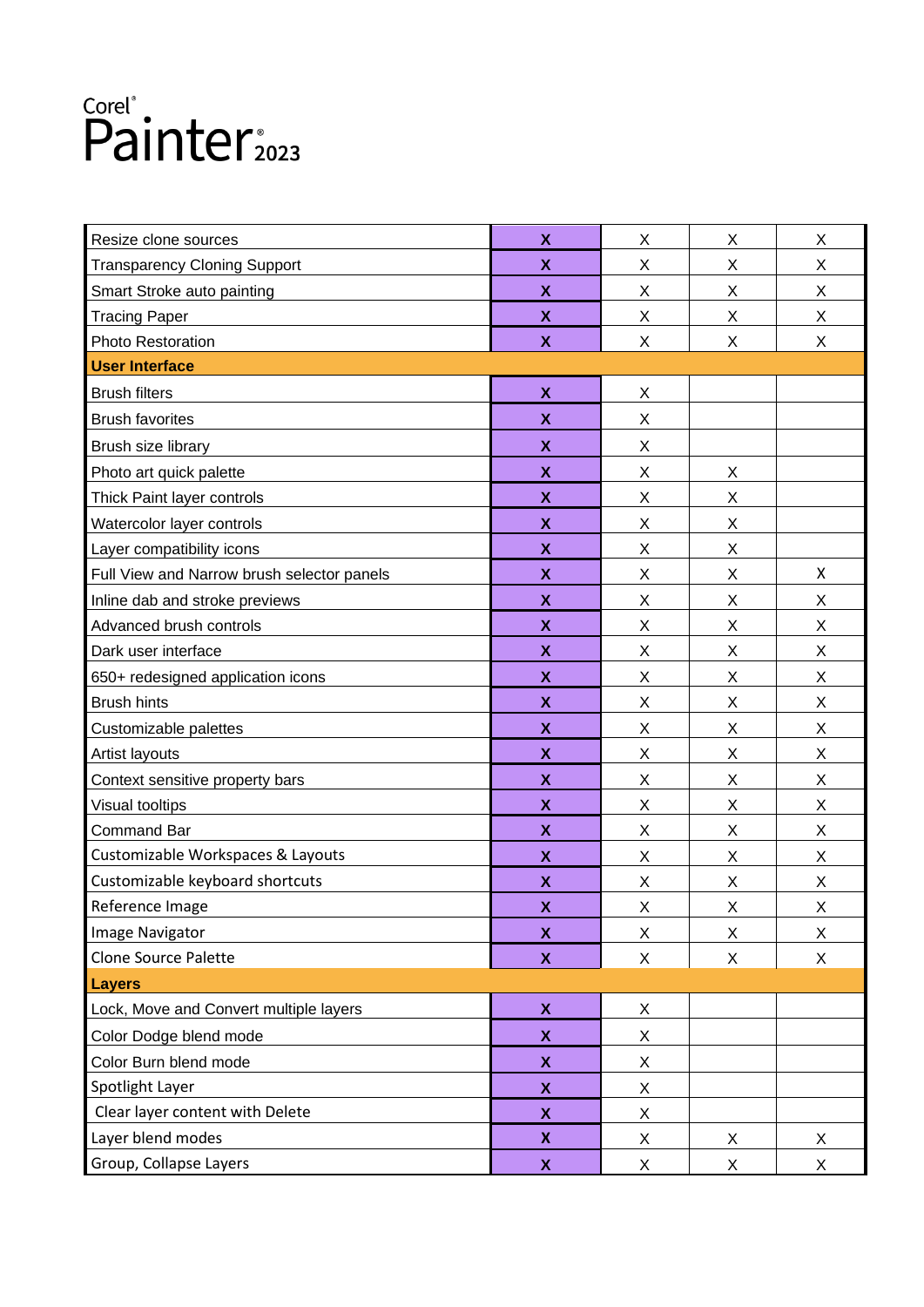| Pick up underlying color<br>Preserve Transparency            | $\boldsymbol{\mathsf{x}}$<br>$\boldsymbol{\mathsf{x}}$<br>$\boldsymbol{\mathsf{X}}$ | X<br>X               | X<br>Χ | Χ |
|--------------------------------------------------------------|-------------------------------------------------------------------------------------|----------------------|--------|---|
|                                                              |                                                                                     |                      |        |   |
|                                                              |                                                                                     |                      |        | X |
| Layer Opacity                                                |                                                                                     | Χ                    | X      | X |
| Layer Masks                                                  | X                                                                                   | X                    | Χ      | X |
| Convert layer to Thick Paint or Watercolor Layers            | $\boldsymbol{\mathsf{x}}$                                                           | X                    | X      | X |
| Lift Canvas to Watercolor or Thick Paint layer               | $\boldsymbol{\mathsf{X}}$                                                           | X                    | Χ      | X |
| <b>Tools &amp; Effects</b>                                   |                                                                                     |                      |        |   |
| <b>NEW!</b> Grayscale in Navigator                           | $\boldsymbol{\mathsf{X}}$                                                           | X                    |        |   |
| Layer Adjuster                                               | X                                                                                   | X                    | X      | Χ |
| Drag to Zoom                                                 | $\boldsymbol{\mathsf{X}}$                                                           | X                    | Χ      | X |
| <b>Fill Tool</b>                                             | $\boldsymbol{\mathsf{X}}$                                                           | X                    | X      | X |
| Transform                                                    | $\boldsymbol{\mathsf{x}}$                                                           | X                    | X      | X |
| <b>Selection Tool &amp; Brush</b>                            | X                                                                                   | X                    | X      | X |
| <b>Customizable Papers &amp; Flow Maps</b>                   | $\boldsymbol{\mathsf{X}}$                                                           | X                    | X      | X |
| Flip and rotate canvas                                       | $\boldsymbol{\mathsf{X}}$                                                           | X                    | X      | X |
| Interactive brush editing                                    | $\boldsymbol{\mathsf{X}}$                                                           | X                    | X      | X |
| <b>Perspective Guides</b>                                    | X                                                                                   | X                    | X      | X |
| <b>Divine Proportion</b>                                     | X                                                                                   | X                    | X      | Χ |
| Layout Grid                                                  | $\boldsymbol{\mathsf{X}}$                                                           | X                    | Χ      | X |
| Paint with Symmetry                                          | X                                                                                   | X                    | X      | X |
| <b>Vector Shapes</b>                                         | $\boldsymbol{\mathsf{x}}$                                                           | X                    | X      | Χ |
| Text                                                         | X                                                                                   | X                    | X      | X |
| Rulers                                                       | $\boldsymbol{\mathsf{X}}$                                                           | X                    | X      | X |
| Surface Lighting & Texture                                   | X                                                                                   | X                    | X      | X |
| <b>Apply Effects</b>                                         | X                                                                                   | X                    | X      | Χ |
| <b>Texture Synthesis</b>                                     | X                                                                                   | X                    | X      | Χ |
| Interactive Gradient tool & Express Painting                 | $\boldsymbol{\mathsf{x}}$                                                           | Χ                    | X      | X |
| <b>Performance</b>                                           |                                                                                     |                      |        |   |
| GPU, CPU and Neon accleration for Fluid Paint                | X                                                                                   |                      |        |   |
| <b>Enhanced Cover methods</b>                                | $\boldsymbol{\mathsf{x}}$                                                           | X                    |        |   |
| Improved Edge Quality (circular and captured dab<br>brushes) | X                                                                                   | X                    |        |   |
| <b>Enhanced Brush smoothing</b>                              | $\boldsymbol{\mathsf{x}}$                                                           | X                    |        |   |
| GPU acceleration for new and enhanced cover methods          | $\boldsymbol{\mathsf{X}}$                                                           | up to 50x<br>faster  |        |   |
| Enhanced Performance of erasers & other brush engines        | X                                                                                   | up to 2x<br>faster   |        |   |
| Enhanced Impasto brushes                                     | X                                                                                   | up to 2.4x<br>faster |        |   |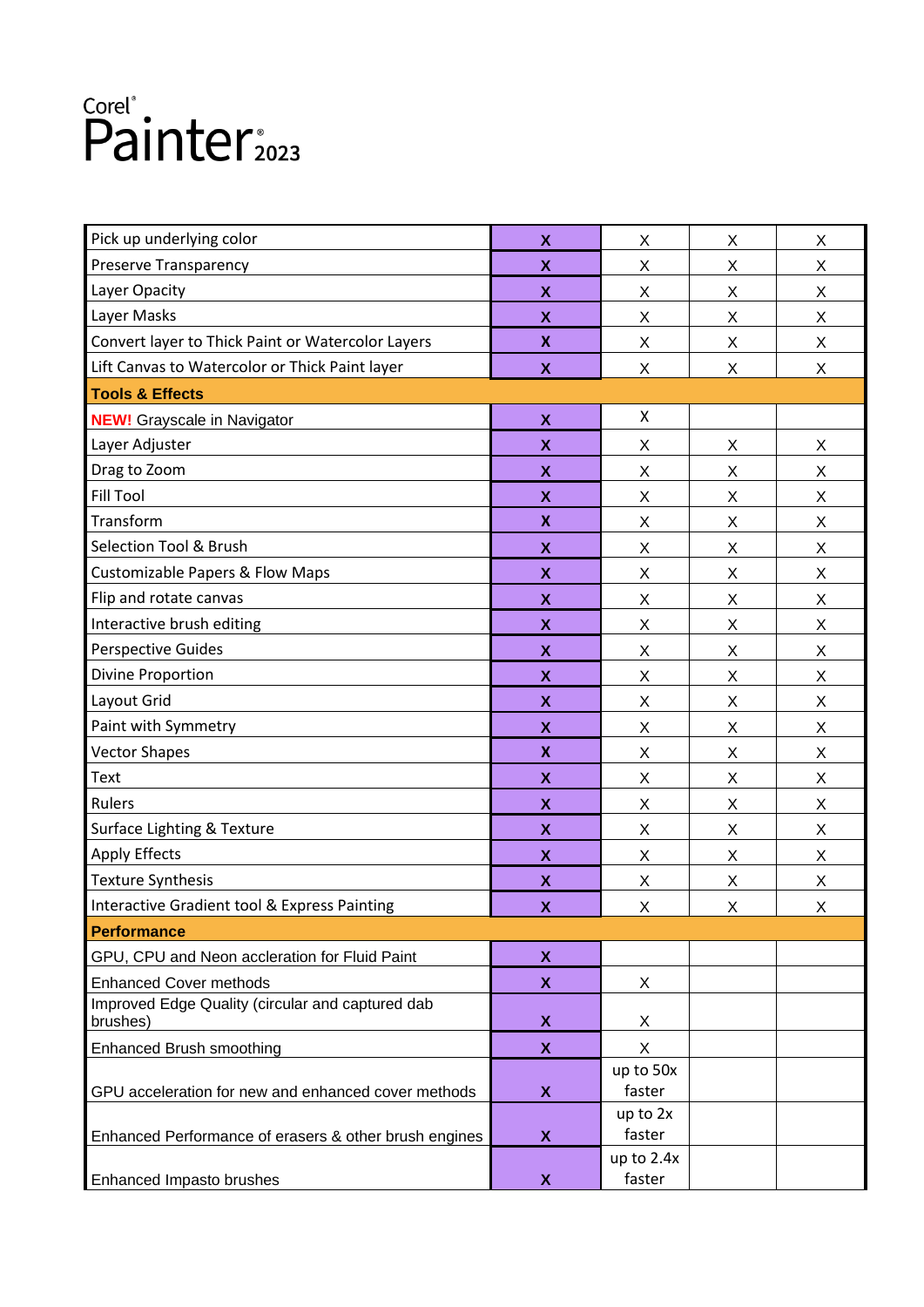| Brush Accelerator <sup>™</sup>                      | $\boldsymbol{\mathsf{x}}$ | X | X                         | X<br>(introduced)  |
|-----------------------------------------------------|---------------------------|---|---------------------------|--------------------|
|                                                     |                           |   | up to 20x                 | X                  |
| GPU acceleration for stamp brushes                  | $\boldsymbol{\mathsf{x}}$ | X | faster                    | (introduced)       |
| Improved Drip & Liquid (Sargent) brush technologies | $\boldsymbol{\mathsf{x}}$ | X | up to 4x<br>faster        |                    |
| Faster brush and tool switching                     | $\boldsymbol{\mathsf{x}}$ | X | $\boldsymbol{\mathsf{X}}$ |                    |
|                                                     |                           |   | up to 2x                  |                    |
| Texture brush technologies                          | $\boldsymbol{\mathsf{x}}$ | X | faster                    |                    |
| Improved document manipulation                      | $\boldsymbol{\mathsf{x}}$ | X | X                         | up to 5x<br>faster |
| Improved pan, zoom and rotate speed                 | $\boldsymbol{\mathsf{X}}$ | X | X                         | X                  |
| <b>Support &amp; Compatibility</b>                  |                           |   |                           |                    |
| Apple Silicon with Rosetta 2                        | $\pmb{\mathsf{X}}$        | X | X                         |                    |
| Apple Sidecar support                               | $\boldsymbol{\mathsf{x}}$ | X | X                         |                    |
| Apple Pencil support                                | $\boldsymbol{\mathsf{X}}$ | X | X                         |                    |
| Apple Touch Bar support                             | $\boldsymbol{\mathsf{x}}$ | X | X                         |                    |
| Apple Trackpad two-finger gesture support           | $\boldsymbol{\mathsf{X}}$ | X | X                         |                    |
| Multi-Core support                                  | $\boldsymbol{\mathsf{X}}$ | X | X                         | X                  |
| Wintab and RTS Support                              | X                         | X | X                         | X                  |
| Windows touch support                               | $\boldsymbol{\mathsf{x}}$ | X | Χ                         | X                  |
| Adobe Photoshop support (PSD)                       | $\boldsymbol{\mathsf{X}}$ | X | X                         | X                  |
| Color Management support                            | X                         | X | Χ                         | X                  |
| 2-in-1 or dual personality                          | $\boldsymbol{\mathsf{X}}$ | X | Χ                         | X                  |
| 64-bit Mac and Windows                              | $\boldsymbol{\mathsf{x}}$ | X | Χ                         | X                  |
| <b>Content</b>                                      |                           |   |                           |                    |
| Captured dab library & workflow                     | $\boldsymbol{\mathsf{X}}$ | X |                           |                    |
| Patterns                                            | X                         | X | X                         | X                  |
| <b>Flow Maps</b>                                    | $\pmb{\mathsf{X}}$        | X | Χ                         | X                  |
| Gradients                                           | $\boldsymbol{\mathsf{x}}$ | X | X                         | X                  |
| Images                                              | $\pmb{\mathsf{X}}$        | X | X                         | X                  |
| Looks                                               | $\boldsymbol{\mathsf{X}}$ | X | X                         | X                  |
| Nozzles                                             | $\boldsymbol{\mathsf{X}}$ | X | X                         | X                  |
| Papers                                              | $\boldsymbol{\mathsf{X}}$ | X | X                         | X                  |
| Selections                                          | $\pmb{\mathsf{X}}$        | X | X                         | X                  |
| <b>Textures</b>                                     | $\boldsymbol{\mathsf{X}}$ | X | X                         | X                  |
| Weaves                                              | $\boldsymbol{\mathsf{X}}$ | X | X                         | X                  |
| <b>Learning materials and Documentation</b>         |                           |   |                           |                    |
| Quick Start Guide                                   | $\boldsymbol{\mathsf{X}}$ | X | X                         | X                  |
| User Guide                                          | $\boldsymbol{\mathsf{x}}$ | X | X                         | X                  |